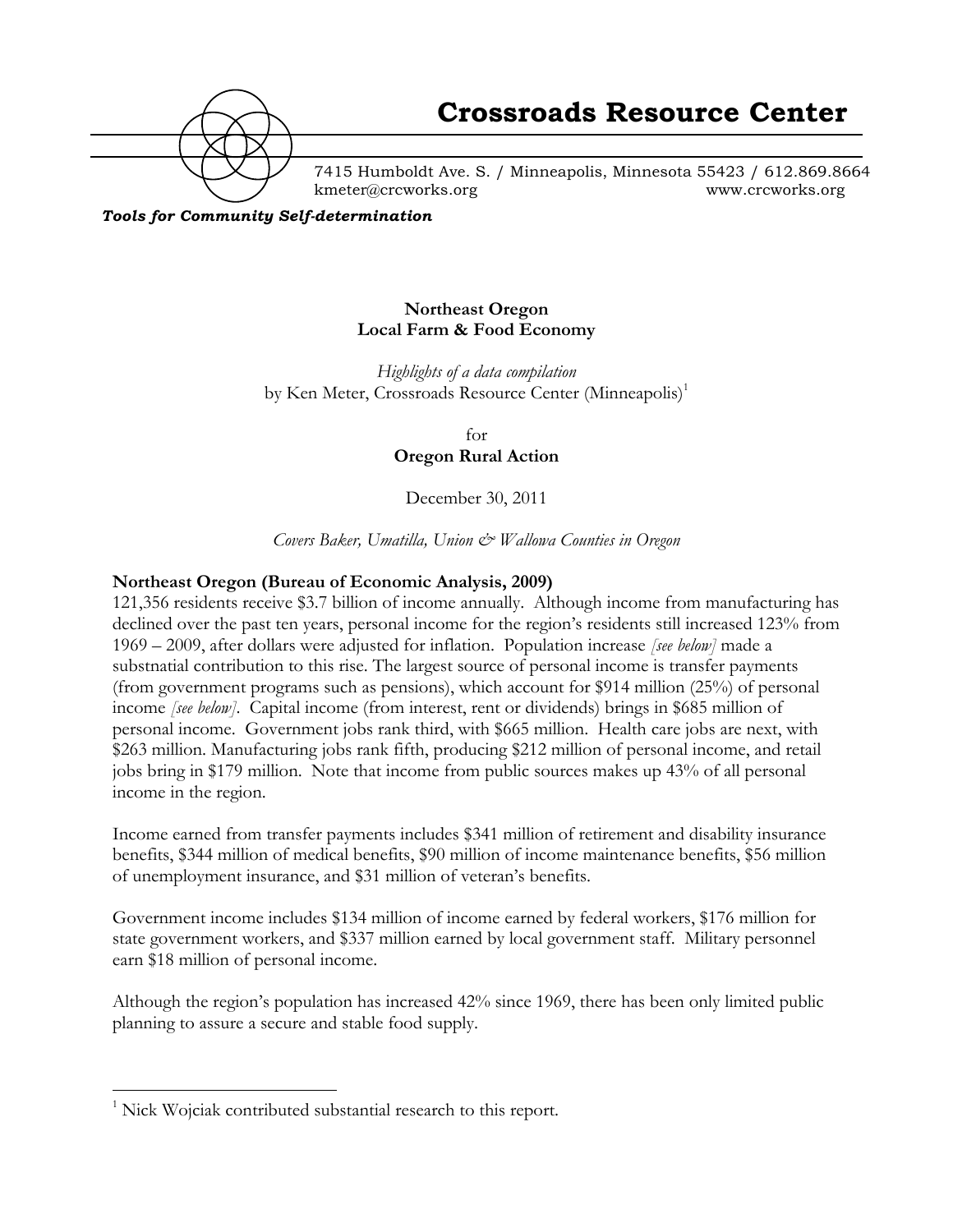## **Issues affecting low-income residents of Northeast Oregon:**

Over 40,000 residents (35%) earn less than 185% of federal poverty guidelines. At this level of income, children qualify for free or reduced-price lunch at school. These lower-income residents spend \$81 million each year buying food, including \$15 million of SNAP benefits (formerly known as food stamps) and additional WIC coupons. The region's 3,752 farmers receive an annual combined total of \$40 million in subsidies (23-year average, 1987-2009), mostly to raise crops such as wheat or corn that are sold as commodities, not to feed Northeast Oregon residents. *Data from Federal Census of 2000, Bureau of Labor Statistics, & Bureau of Economic Analysis.*

9% percent of the region's households (over 8,700 residents) earn less than \$10,000 per year. *Source: Federal Census American Community Survey 2005-2009.*

20% of Oregon adults aged 18-64 carry no health insurance. *Source: Centers for Disease Control.*

### **Food-related health conditions:**

26% of Oregon residents reported in 2009 that they eat five or more servings of fruit or vegetables each day. 74% do not. This is a key indicator of health, since proper fruit and vegetable consumption has been connected to better health outcomes. *Source: Centers for Disease Control.*

56% of Oregon adults reported in 2009 they have at least 30 minutes of moderate physical activity five or more days per week, or vigorous physical activity for 20 or more minutes three or more days per week. *Source: Centers for Disease Control.*

7% of Oregon residents have been diagnosed with diabetes as of 2010. *Source: Centers for Disease Control.* Medical costs for treating diabetes and related conditions in the Northeast Oregon region are estimated at \$70 million per year. Costs for the state of Oregon as a whole total \$2.2 billion. *Source: American Diabetes Association cost calculator.*

61% of Oregon residents are overweight (33%) or obese (28%). *Source: Centers for Disease Control.*

## **The region's farms (Agricultural Census, 2007)**

Agricultural Census data for 2007 were released February 4, 2009

*The Census of Agriculture defines a "farm" as "an operation that produces, or would normally produce and sell, \$1,000 or more of agricultural products per year."*

*Land:*

- 3,752 farms. This is 10% of Oregon farms.
- Northeast Oregon had 2% less farms in 2007 than in 2002.
- 662 (18%) of these are 1,000 acres or more in size.
- 1,629 (44%) farms are less than 50 acres.
- Average farm size is 846 acres, nearly double the state average of 425 acres.
- The region has 3.2 million acres of land in farms.
- This amounts to 19% of the state's farmland.
- Northeast Oregon holds 657,000 acres of harvested cropland.
- 371,000 of these acres are irrigated.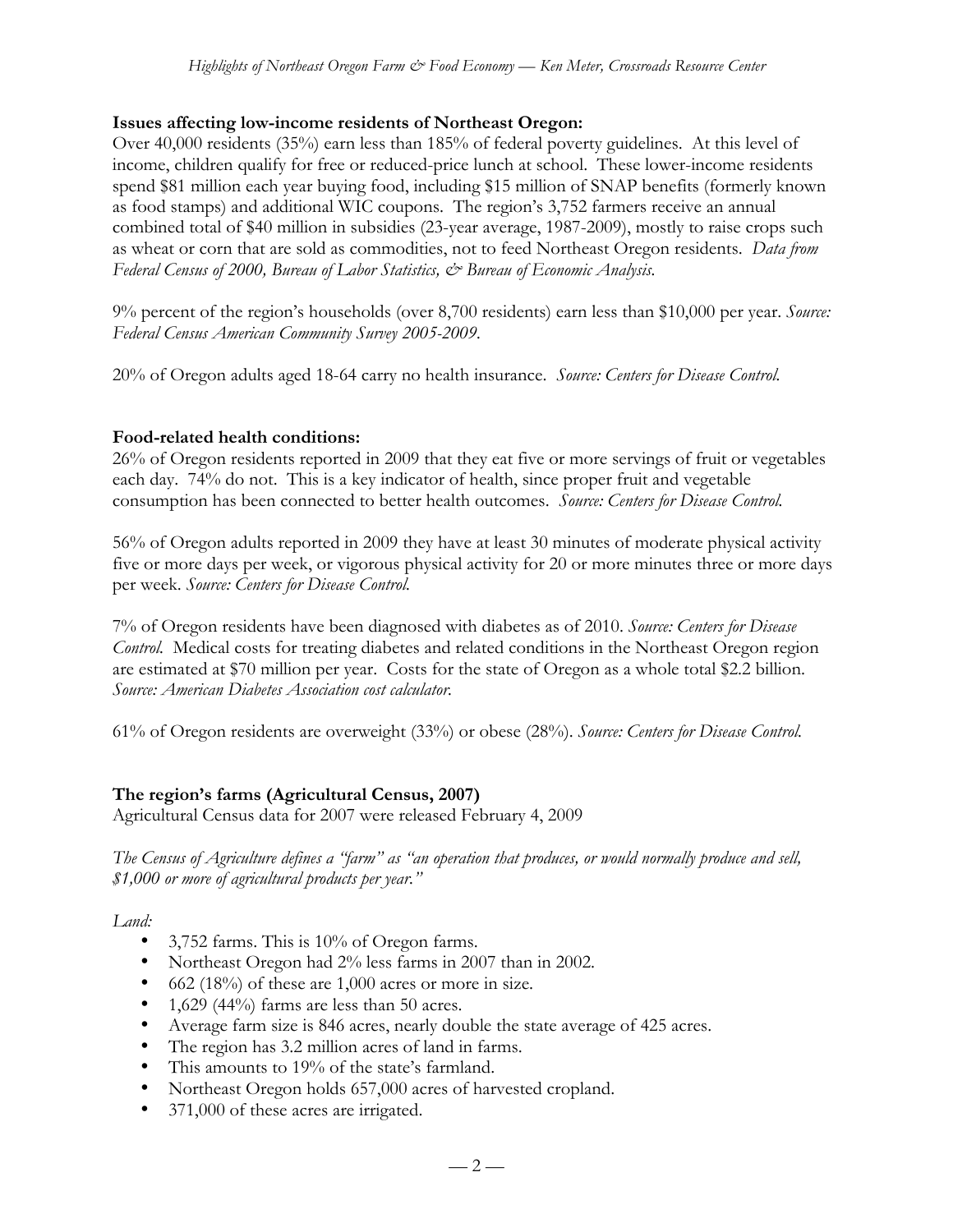• Average value of land and buildings per farm was \$1 million. This was more than the 2007 state average of \$804,000.

### *Sales:*

*With the exception of foods sold directly to consumers (see below), farmers typically sell commodities to wholesalers, brokers or manufacturers that require further processing or handling to become consumer items. The word "commodities" is used in this report to mean the crops and livestock sold by farmers through these wholesale channels. The term "products" encompasses commodity sales, direct sales, and any other sales.* 

- The region's farmers sold \$473 million of crops and livestock in 2007.
- Farm product sales increased by 47% from 2002 to 2007.
- \$319 million of crops were sold.
- \$154 million of livestock and products were sold.
- 2,231 (59%) of the region's farms sold less than  $$10,000$  of products in 2007.
- Total sales from these small farms were \$4.7 million, 1% of the region's farm product sales.
- 645 (17%) of the region's farms sold more than \$100,000 of products.
- Total sales from these larger farms were \$438 million, 93% of the region's farm product sales.
- 58% of the region's farms (2,161 of 3,752) reported net losses in 2007. This is less than the Oregon average of 65%.
- 1,163 (31%) of Northeast Oregon's farmers collected a combined total of \$26 million of federal subsidies in 2007.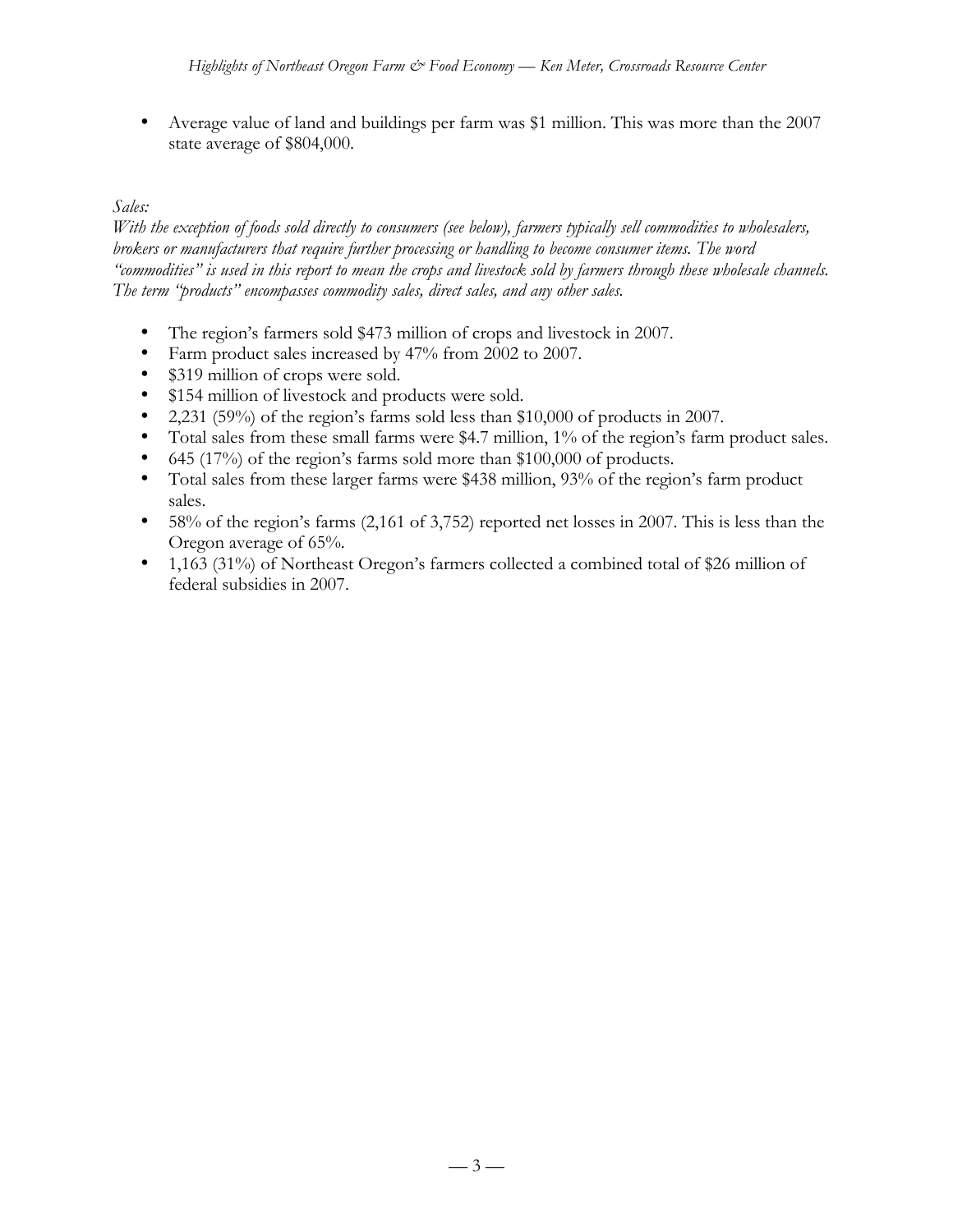**Top farm products of Northeast Oregon (2007).** *Note: \*\* denotes sales data has been suppressed.*

| Products                 | \$ millions |
|--------------------------|-------------|
| Cattle and calves        | 141         |
| Wheat                    | 112         |
| Forage crops (hay, etc.) | 80          |
| Vegetables               | $**73$      |

### *Production Expenses:*

- Hired farm labor was the largest single expense for Northeast Oregon farmers in 2007, totaling \$53 million (13%).
- Fertilizer, lime, and soil conditioners ranked as the second most important expense, at \$43 million  $(10\%)$ .
- Depreciation expenses totaled \$37 million (9%).
- Livestock and poultry purchases cost Northeast Oregon farmers at least \$37 million (9%). Note that data for livestock and poultry purchases in Baker County were suppressed by the USDA in an effort to protect confidentiality, so this total is incomplete.
- Land and building rental cost \$36 million (9%).
- Supplies, repairs, and maintenance totaled \$35 million (8%).
- Feed purchases cost farmers \$33 million (8%).

## *Cattle & Dairy:*

- 1,774 farms hold an inventory of 228,000 cattle.
- 1,620 cattle were sold by farmers in 2007 for total sales of \$141 million.
- 1,481 farms raise beef cows.
- 45 farms raise milk cows.
- 14 farms produced corn for silage.
- 1,461 farms produced 566,000 tons of forage crops (hay, etc.) on 177,000 acres.
- 886 farms sold \$80 million of forage.

### *Other Livestock & Animal Products:*

- 94 farms hold an inventory of 2,150 hogs and pigs.
- 134 farms sold 4,620 hogs and pigs in 2007.
- 261 farms hold an inventory of 15,720 sheep and lambs.
- 302 farms sold at least \$562,000 worth of sheep, goats, and lambs in 2007. Note that data for sales of sheep, goats, and lambs in Umatilla and Wallowa counties were suppressed by the USDA in an effort to protect confidentiality, so this total is incomplete.
- 310 farms hold an inventory of 5,861 laying hens.
- 16 farms raise broiler chickens.
- 7 farms engage in aquaculture.
- 285 farms raise horses and ponies.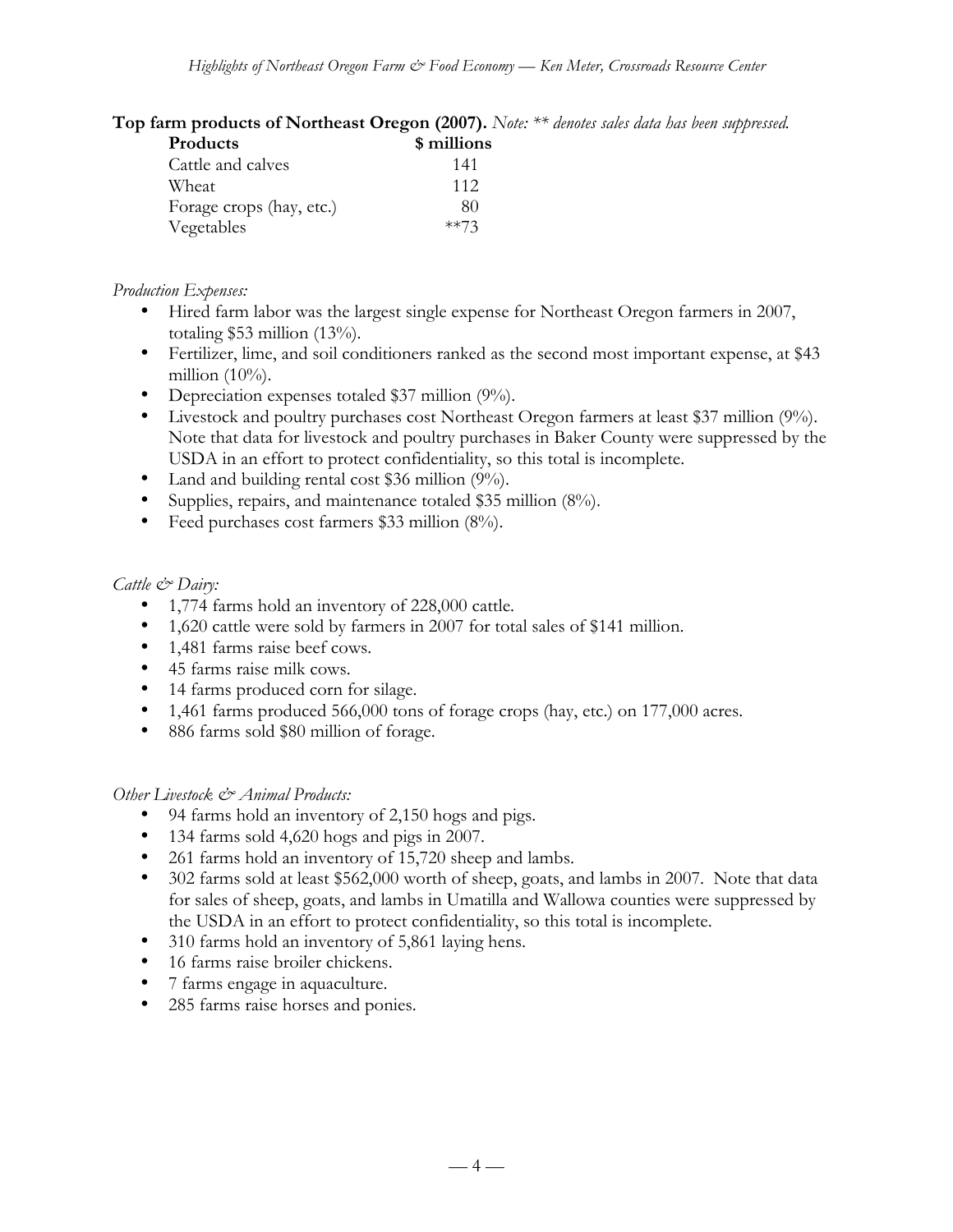## *Grains, Oil Seeds, & Edible Beans:*

- 494 farms produced \$128 million of grains, oil seeds, and edible beans.
- 32 farms produced 2.1 million bushels of corn on 9,693 acres, worth at least \$8.2 million. Note that data for sales of corn in Baker County were suppressed by the USDA in an effort to protect confidentiality, so this total is incomplete.
- 438 farms produced 19 million bushels of wheat on 347,000 acres, worth \$112 million.
- This amounts to an average price per bushel of wheat of \$5.89. Note that this price is an approximation, and does not necessarily represent the actual price at which wheat was sold.
- This is includes:
- 376 farms produced 17 million bushels of winter wheat on 298,000 acres.
- 163 farms produced 2.5 million bushels of spring wheat on 49,000 acres.

# *Vegetables & Melons (some farmers state that Ag Census data does not fully represent vegetable production):*

- 159 farms worked at least 45,000 acres to produce vegetables, selling at least \$73 million. Note that data for vegetable acreage in Union County and sales data in Wallowa were suppressed by the USDA in an effort to protect confidentiality, so these totals are incomplete.
- This represents a 9% increase in the number of farms (from 146 in 2002).
- 61 farms raised potatoes.

# *Fruits (some farmers state that Ag Census data does not fully represent fruit production):*

- 199 farms in the region hold at least 5,553 acres of orchards. Note that data for acreage of orchards in Wallowa County were suppressed by the USDA in an effort to protect confidentiality so this so this total is incomplete.
- 174 farms sold at least \$1 million of fruits, nuts and berries. Note that sales data for fruits, nuts, and berries in Baker, Umatilla, and Wallowa counties were suppressed by the USDA in an effort to protect confidentiality, so this total is incomplete.

## *Nursery & Greenhouse Plants:*

- 50 farms sold at least \$585,000 worth of ornamentals in 2007. Note that sales data for ornamentals in Baker and Umatilla counties were suppressed by the USDA in an effort to protect confidentiality.
- This represents an increase of 6% in the number of farms (from 47) over 2002.
- 16 farms sold Christmas trees.

# *Direct & Organic Sales:*

- 454 farms sell \$4.3 million of food products directly to consumers. This is a 14% increase of number of farms (399 in 2002) selling direct over 2002, and a 322% increase in direct sales over 2002 sales of \$1 million.
- This amounts to 1% of farm product sales, more than double the national average of 0.4%.
- Umatilla County leads the region in direct sales, with \$3.6 million.
- 26 farms in the region sold \$662,000 of organic products, accounting for less than 1% of Oregon's organic sales.
- For comparison, 799 farms in Oregon sold \$88 million of organic food products.
- 23 farms market through community supported agriculture (CSA).
- 440 farms produce and sell value-added products.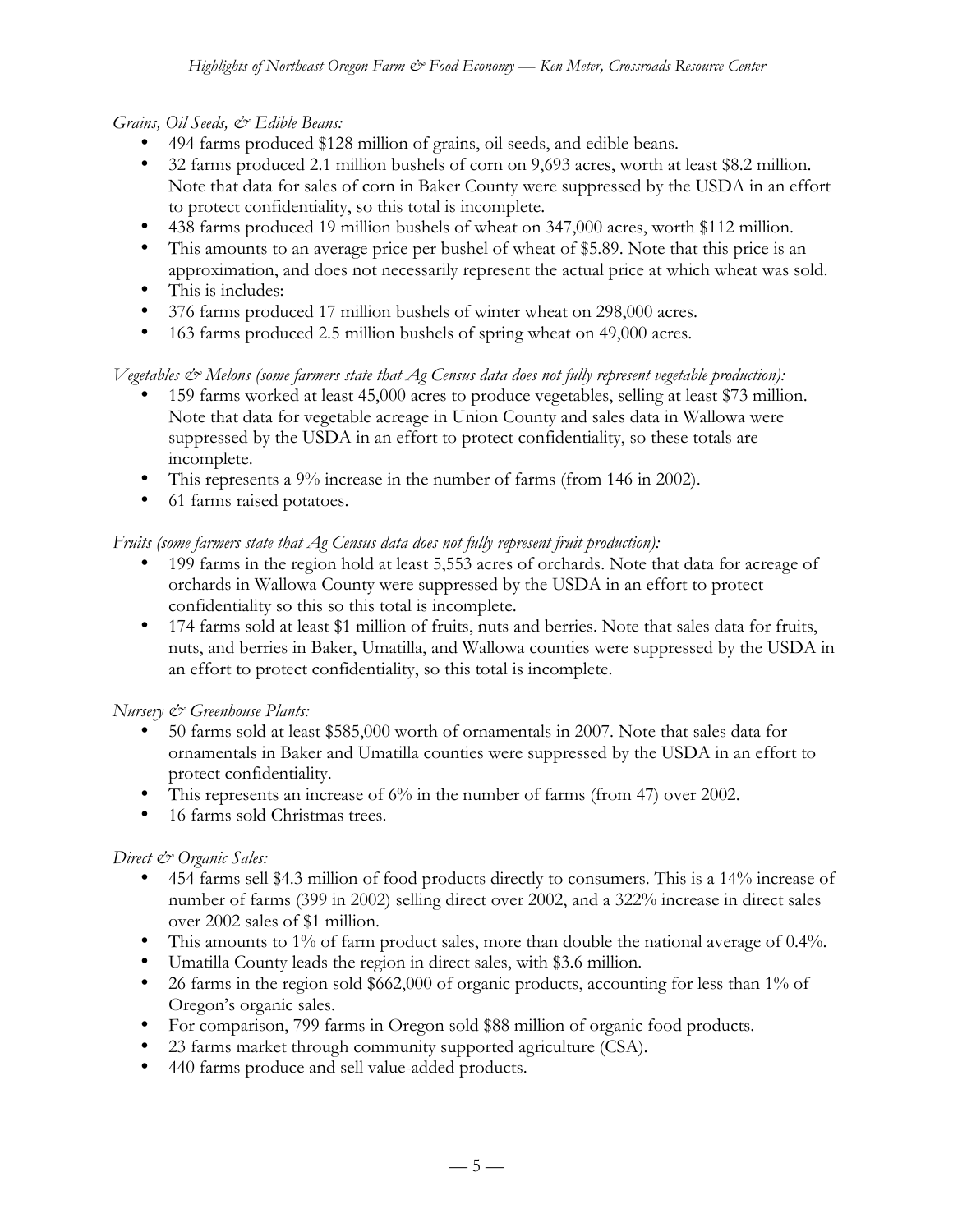# *Conservation Practices:*

- 1,030 farms use conservation methods such as no-till, limited tilling, filtering field runoff to remove chemicals, fencing animals to prevent them from entering streams, etc.
- 1,128 farms practice rotational or management intensive grazing.
- 65 farms generate energy or electricity on the farm.

## *Other Crops:*

- 20 farms produced at least 66,000 bushels of oats, on at least 704 acres. Note that data for acreage and bushels of oats in Umatilla County were suppressed by the USDA in an effort to protect confidentiality, so these totals are incomplete. The USDA does not report sales data for oats.
- 113 farms produced 749,000 bushels of barley on 14,000 acres worth \$3.4 million.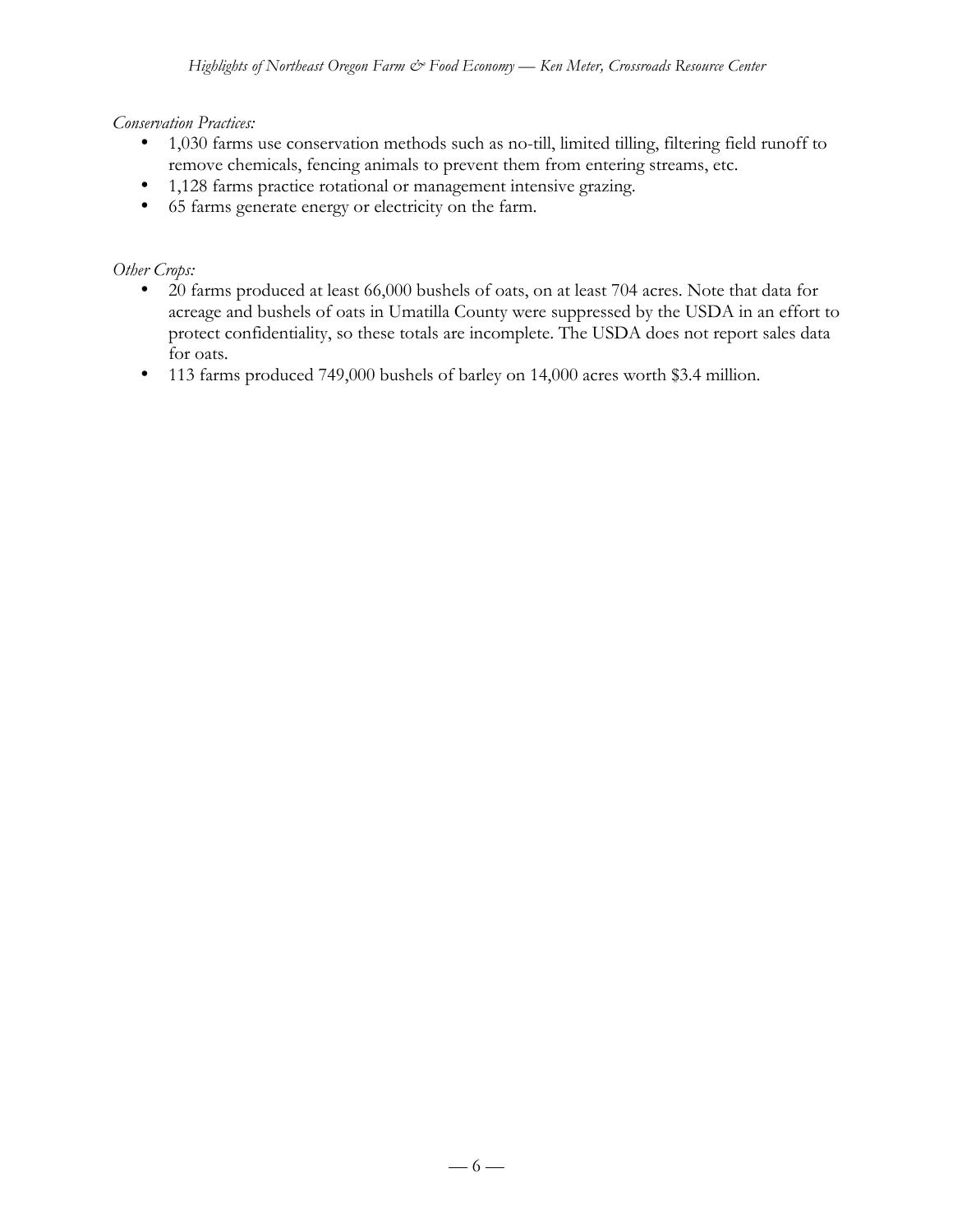| Small family farms:             | Farms | Percent | Acres     | Percent |
|---------------------------------|-------|---------|-----------|---------|
| Limited-resource                | 486   | 13%     | 104,621   | $3\%$   |
| Retirement                      | 764   | 20%     | 305,929   | 10%     |
| Residential/lifestyle           | 1,342 | 36%     | 369,195   | 12%     |
| Farming occupation/lower sales  | 463   | $12\%$  | 288,821   | $9\%$   |
| Farming occupation/higher sales | 182   | $5\%$   | 336,758   | $11\%$  |
| Large family farms              | 129   | $3\%$   | 459,737   | 14%     |
| Very large family farms         | 169   | $5\%$   | 742,756   | 23%     |
| Nonfamily farms                 | 217   | $6\%$   | 566,854   | 18%     |
| Total                           | 3,752 |         | 3,174,671 |         |

## **Limited-resource farms and others in Northeast Oregon (Census of Agriculture, 2007)**

#### *Definitions of terms (Agricultural Census 2007):*

**Limited-resource farms** have market value of agricultural products sold gross sales of less than \$100,000, and total principal operator household income of less than \$20,000.

**Retirement farms** have market value of agricultural products sold of less than \$250,000, and a principal operator who reports being retired.

**Residential/lifestyle farms** have market value of agricultural products sold of less than \$250,000, and a principal operator who reports his/her primary occupation as other than farming.

**Farming occupation/lower-sales farms** have market value of agricultural products sold of less than \$100,000, and a principal operator who reports farming as his/her primary occupation.

**Farming occupation/higher-sales farms** have market value of agricultural products sold of between \$100,000 and \$249,999, and a principal operator who reports farming as his/her primary occupation.

**Large family farms** have market value of agricultural products sold between \$250,000 and \$499,999.

**Very large family farms** have market value of agricultural products sold of \$500,000 or more.

**Nonfamily farms are farms** organized as nonfamily corporations, as well as farms operated by hired manager.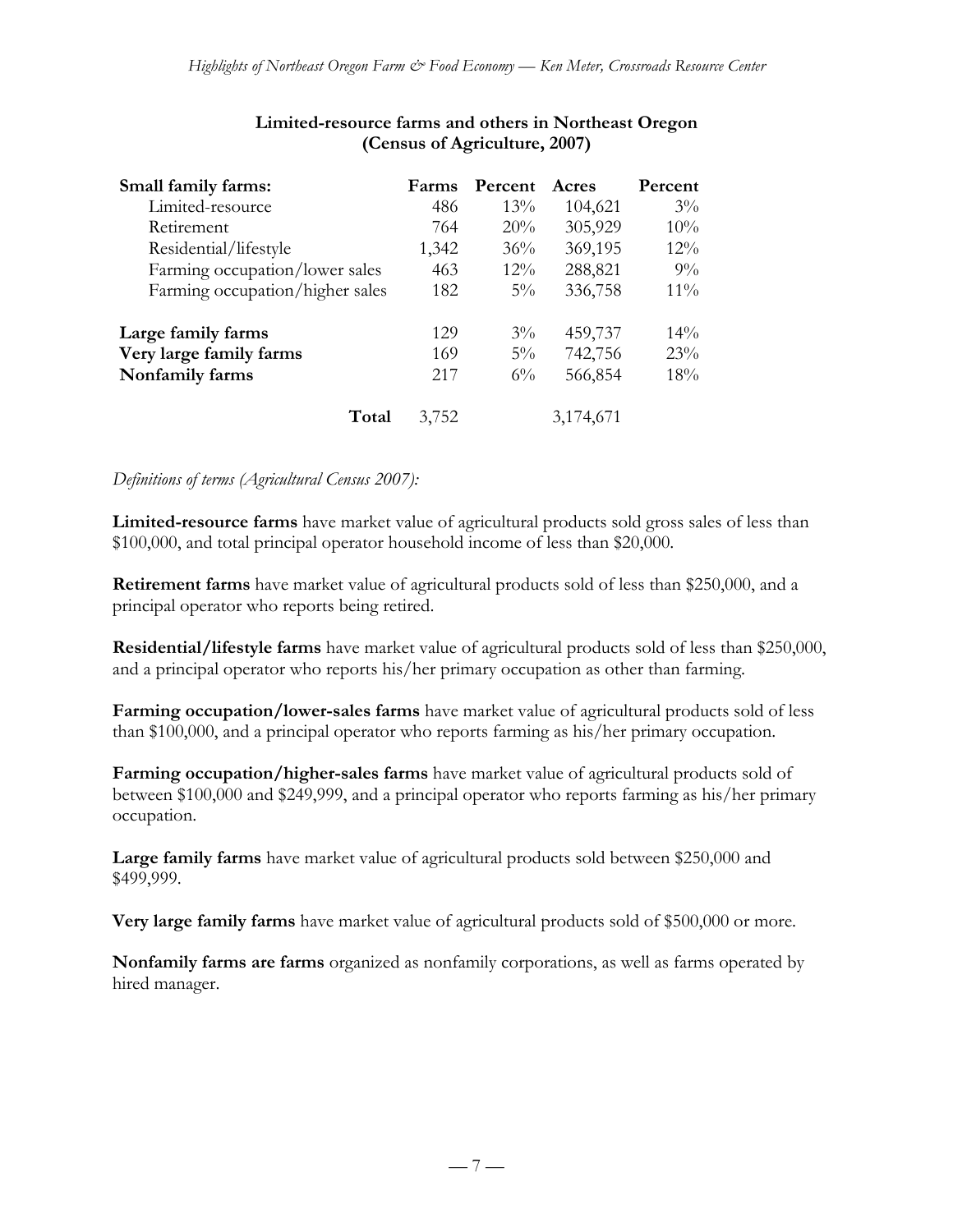# **County and State Highlights**

## **Baker County highlights (Agriculture Census 2007):**

- 688 farms,  $2\%$  less than in 2002.
- Baker County has 712,000 acres of land in farms.
- Farmers sold \$62 million of products in 2007.
- \$19 million (31%) of these sales were crops.
- \$43 million (69%) of these sales were livestock.
- The most prevalent farm size is 50 to 179 acres with 176 farms (26%) in this category.
- The next most prevalent is 10 to 49 acres with 161 (23%) farms.
- 131 farms  $(19%)$  are 1,000 acres or more.
- 228 farms (33%) are less than 50 acres.
- 366 farms (53%) sold less than \$10,000 in farm products.
- 120 farms (17%) sold more than \$100,000 in farm products.
- Baker county ranks  $4<sup>th</sup>$  in Oregon for acreage of potatoes, with 3,717.
- The county ranks  $5<sup>th</sup>$  in the state for sales of cattle and calves, with \$41 million.
- Baker County ranks fifth in Oregon for acreage of forage crops (hay, etc.), with 57,000.
- The county ranks  $6<sup>th</sup>$  in the state for inventory of cattle and calves, with 81,000.
- Baker county ranks  $9<sup>th</sup>$  in Oregon for acreage of wheat, with 8,481.
- The county ranks ninth in the state for acreage of vegetables, with 3,734.
- Baker county ranks  $10^{\text{th}}$  in Oregon for acreage of barley, with 646.
- The county ranks  $10<sup>th</sup>$  in the state for sales of livestock and poultry.
- 74 farms sold \$221,000 of food directly to consumers. This is a  $6\%$  increase in the number of farms selling direct (70 in 2002), and an 84% increase in direct sales over 2002 sales of \$120,000.
- Direct sales were 0.4% of farm product sales, the same as the national average of 0.4%.

# **Umatilla County highlights (Agriculture Census 2007):**

- 1,658 farms, 1% more than in 2002.
- Umatilla County has 1.4 million acres of land in farms.
- Farmers sold \$320 million of products in 2007.
- \$245 million (77%) of these sales were crops.
- \$75 million (23%) of these sales were livestock.
- The most prevalent farm size is 1 to 9 acres with 429 farms (26%) in this category.
- The next most prevalent is 10 to 49 acres with 428 (26%) farms.
- 304 farms  $(18\%)$  are 1,000 acres or more.
- 857 farms (52%) are less than 50 acres.
- 1,026 farms (62%) sold less than \$10,000 in farm products.
- 337 farms (20%) sold more than \$100,000 in farm products.
- Umatilla County ranks  $1<sup>st</sup>$  in Oregon and  $1<sup>st</sup>$  in the United States for acreage of green peas, with 19,000.
- The county ranks  $1<sup>st</sup>$  in the state for acreage of vegetables, with 41,000.
- Umatilla County ranks first in the state for acreage of wheat, with 303,000.
- The county ranks  $1<sup>st</sup>$  in Oregon for sales of grains, oilseeds, and dry beans and peas, with \$104 million.
- Umatilla County ranks  $1<sup>st</sup>$  in the state for sales of vegetables, with \$61 million.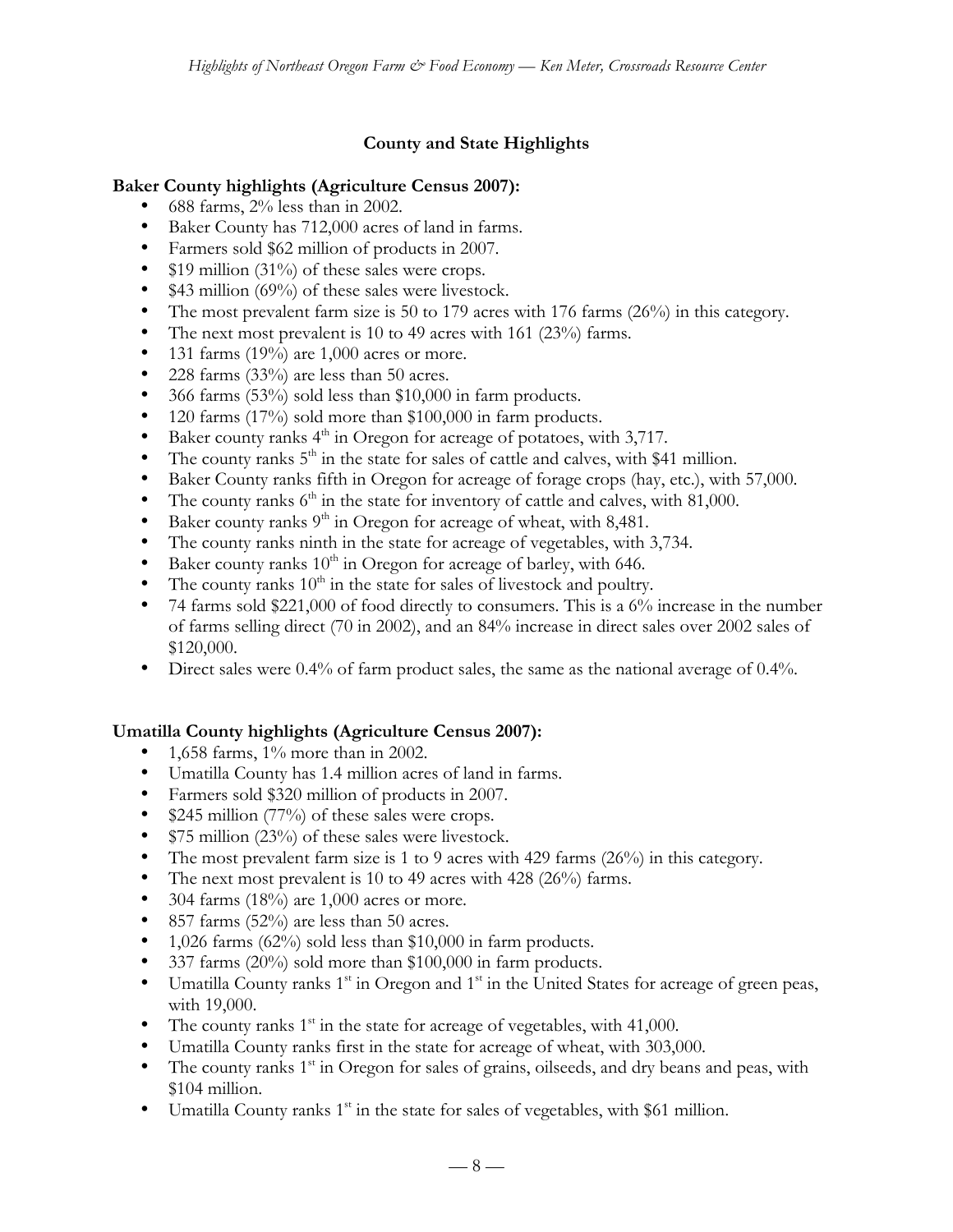- The county ranks third in the state for sales of cattle and calves, with \$66 million.
- Umatilla County ranks  $3<sup>rd</sup>$  in Oregon for inventory of pheasants, with 9,051.
- The county ranks  $4<sup>th</sup>$  in the state for inventory of bee colonies, with 5,245.
- Umatilla County ranks fourth in the state for sales of agricultural products
- The county ranks  $4<sup>th</sup>$  in Oregon for crop sales.
- Umatilla County ranks  $5<sup>th</sup>$  in the state for livestock and poultry sales.
- The county ranks fifth in the state for sales of forage crops (hay, etc.), with \$45 million.
- Umatilla County ranks 5<sup>th</sup> in Oregon for sales of sheep, goats, and their products, but *sales figures were not reported by the USDA in an effort to protect confidentiality.*
- The county ranks  $6<sup>th</sup>$  in the state for acreage of forage, with 44,000.
- Umatilla County ranks seventh in Oregon for inventory of cattle and calves, with 68,000.
- The county ranks  $7<sup>th</sup>$  in the state for inventory of sheep and lambs, with 8,454.
- Umatilla County ranks  $8<sup>th</sup>$  in the state for acreage of field and grass seed crops, with 18,000.
- The county ranks eighth in Oregon for sales of fruits, tree nuts, and berries, but *sales figures were not reported by the USDA in an effort to protect confidentiality.*
- Umatilla County ranks  $8<sup>th</sup>$  in the state for inventory of horses and ponies, with 3,861.
- 217 farms sell \$3.6 million of food products directly to consumers. This is a 26% increase of number of farms (172 in 2002) selling direct over 2002 and a 450% increase in direct sales over 2002 sales of \$653,000.
- This amounts to 1.1% of farm product sales, nearly three times the national average of 0.4%.

# **Union County highlights (Agriculture Census 2007):**

- 880 farms, 11% less than in 2002.
- Union County has 488,000 acres of land in farms.
- 
- Farmers sold \$58 million of products in 2007.<br>• \$42 million (72%) of these sales were crops. \$42 million (72%) of these sales were crops.
- \$16 million (28%) of these sales were livestock.
- The most prevalent farm size is 10 to 49 acres with 247 farms (28%) in this category.
- The next most prevalent is 50 to 179 acres with 175 (20%) farms.
- 114 farms  $(13\%)$  are 1,000 acres or more.
- 384 farms (44%) are less than 50 acres.
- 564 farms (64%) sold less than \$10,000 in farm products.
- 104 farms (12%) sold more than \$100,000 in farm products.
- Union County ranks second in Oregon and  $5<sup>th</sup>$  in the country for acreage of mint for oil, with 6,797.
- The county ranks  $5<sup>th</sup>$  in the state for sales of hogs and pigs, with \$419,000.
- Union County ranks sixth in Oregon for acreage of wheat, with 27,000.
- The county ranks  $7<sup>th</sup>$  in the state for acreage of forage crops (hay etc.), with 42,000.
- Union County ranks  $7<sup>th</sup>$  in Oregon for sales of grains, oilseeds, and dry beans and peas, with \$15 million.
- The county ranks seventh in the state for acreage of barley, with 3,783.
- Union County ranks  $7<sup>th</sup>$  in Oregon for inventory of hogs and pigs, with 1,770.
- The county ranks  $9<sup>th</sup>$  in the state for acreage of field and grass seed crops, with 11,000.
- 106 farms sell \$222,000 of food products directly to consumers. There was no change in number of farms selling direct since 2002 and a 34% increase in direct sales over 2002 sales of \$166,000.
- This amounts to 0.4% of farm product sales, the same as the national average of 0.4%.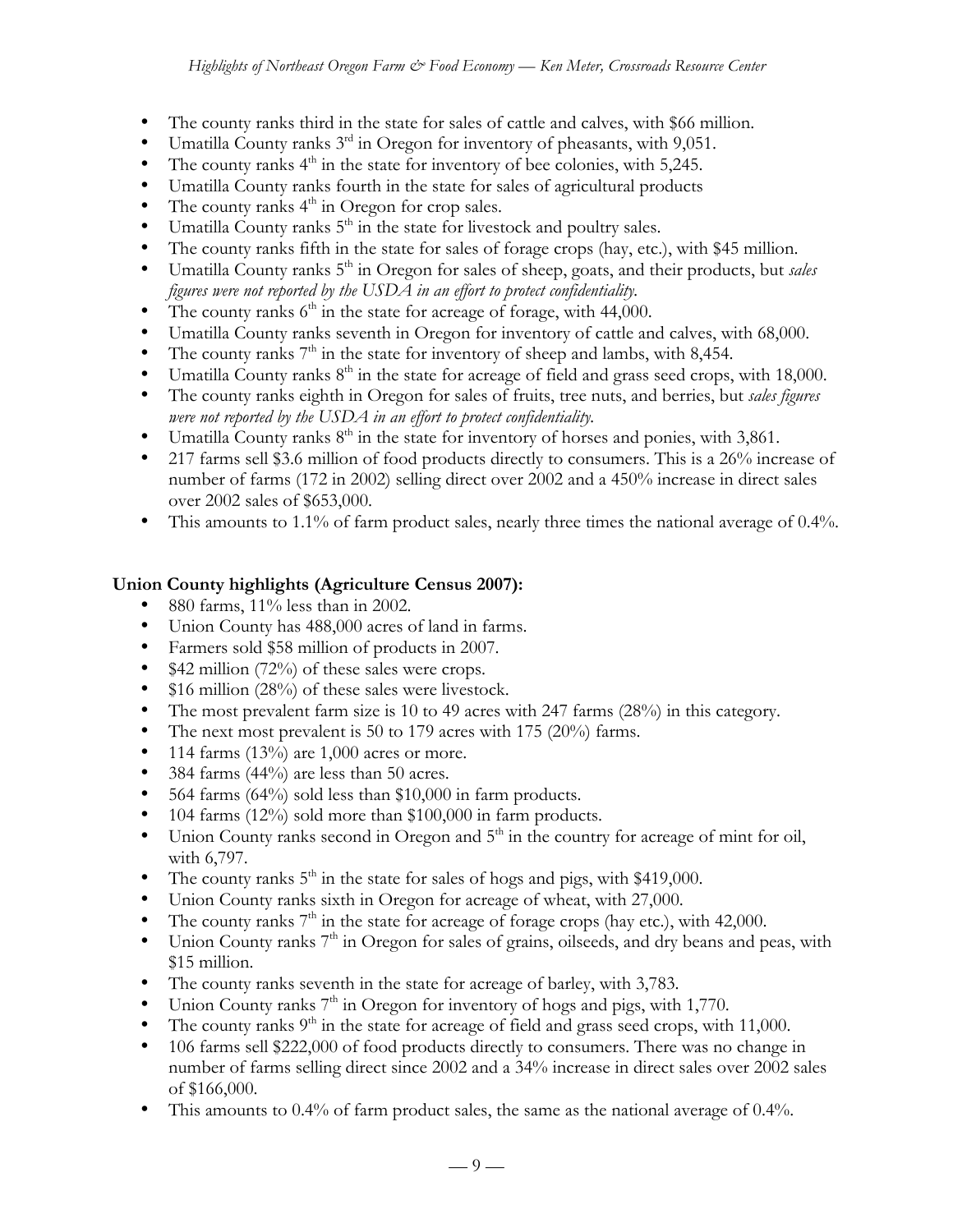## **Wallowa County highlights (Agriculture Census 2007):**

- 526 farms, 5% more than in 2002.
- Wallowa County has 528,000 acres of land in farms.
- Farmers sold \$32 million of products in 2007.
- \$12 million (38%) of these sales were crops.
- \$20 million (62%) of these sales were livestock.
- The most prevalent farm size is 1,000 acres or more with 113 farms (21%) in this category.
- The next most prevalent is 108 acres with 108 (21%) farms.
- 170 farms (32%) are less than 50 acres.
- 275 farms (52%) sold less than \$10,000 in farm products.
- 84 farms (16%) sold more than \$100,000 in farm products.
- Wallowa County ranks 1<sup>st</sup> in Oregon for inventory of bison, but *inventory figures were not reported by the USDA in an effort to protect confidentiality.*
- The county ranks 4<sup>th</sup> in the state for acreage of short-rotation woody crops, but *acreage figures for short-rotation woody crop were not reported by the USDA in an effort to protect confidentiality.*
- Wallowa County ranks  $5<sup>th</sup>$  in the state for sales of barley, with 3,827.
- The county ranks tenth in Oregon for acreage of forage (hay, etc.), with 35,000.
- Wallowa County ranks  $10^{th}$  in the state for acreage of wheat, with 8,117.
- The county ranks  $10<sup>th</sup>$  in the state for inventory of cattle and calves, with 43,000.
- 57 farms sold \$313,000 of food directly to consumers. This is a 12% increase in the number of farms selling direct (51 in 2002), and a 240% increase in direct sales over 2002 sales of \$92,000.
- Direct sales were 1% of farm product sales, more than double the national average of 0.4%.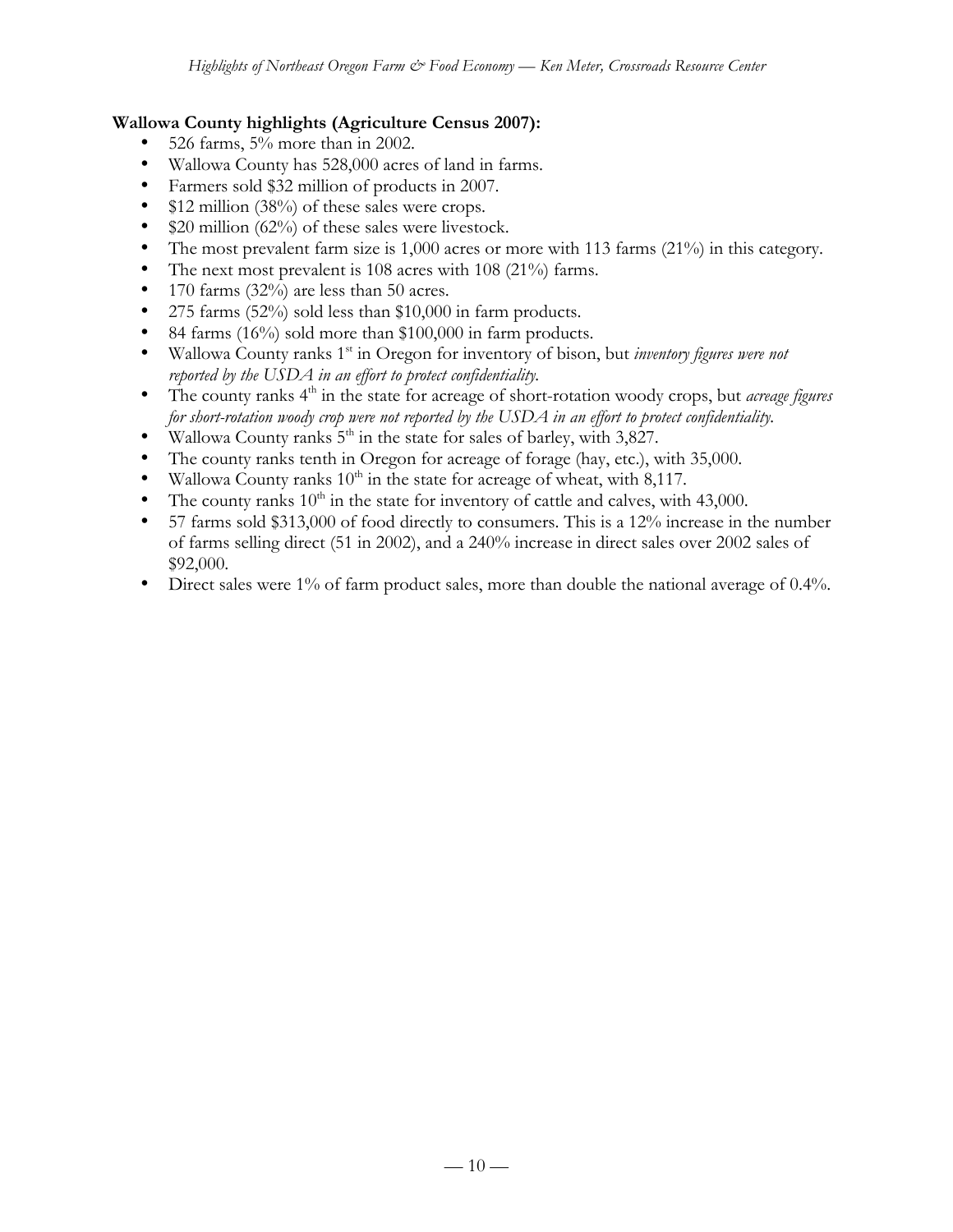## **State of Oregon highlights (Agriculture Census 2007):**

- 38,553 farms, 4% less than in 2002.
- Oregon has 16 million acres of land in farms.
- Farmers sold \$4.4 billion of products in 2007.
- \$3 billion (68%) of these sales were crops.
- \$1.4 billion (32%) of these sales were livestock.
- The most prevalent farm size is 10 to 49 acres with 14,142 farms (37%) in this category.
- The next most prevalent is 1 to 9 acres with 9,546 (25%) farms.<br>• 2.564 farms  $(7\%)$  are 1.000 acres or more.
- 2,564 farms  $(7%)$  are 1,000 acres or more.
- 23,688 farms (61%) are less than 50 acres.
- 26,035 farms (68%) sold less than \$10,000 in farm products.
- 4,678 farms (12%) sold more than \$100,000 in farm products.
- Oregon ranks  $1<sup>st</sup>$  in the U.S. for acreage of Christmas trees, with 67,000.
- The state ranks  $1<sup>st</sup>$  in the country for acreage of field and grass seed crops, with 557,000.
- Oregon ranks first in the country for sales of Christmas trees, with \$117 million.
- The state ranks  $3<sup>rd</sup>$  in the U.S. for sales of ornamentals, with \$989 million.
- Oregon ranks  $3<sup>rd</sup>$  in the country for sales of forage crops (hay, etc.), with \$698 million.
- The state ranks fourth in the country for sales of fruits, tree nuts, and berries, with \$516 million.
- Oregon ranks  $9<sup>th</sup>$  in the U.S. for sales of sheep, goats, and their products, with \$21 million.
- The state ranks  $9<sup>th</sup>$  in the country for acreage of vegetables, with 150,000.
- Oregon ranks ninth in the country for inventory of sheep and lambs, with 217,000.
- The state ranks  $10<sup>th</sup>$  in the U.S. for vegetable sales, with \$339 million.
- 6,274 farms sold \$56 million of food directly to consumers. This is a 2% decrease in the number of farms selling direct (6,383 in 2002), and a 163% increase in direct sales over 2002 sales of \$21 million.
- Direct sales were 1.3% of farm product sales, over three times the national average of 0.4%.
- If direct food sales made up a single commodity, the value of these sales would outrank the state's 15<sup>th</sup>-most important product, chicken eggs.
- 933 farms farm organically, with a total of 46,000 acres of harvested cropland, and 42,000 acres of pastureland.
- 16,000 acres on 470 farms are undergoing organic conversion.
- 799 farms in Oregon sold \$88 million of organic food products, including \$42 million of crops (this may include ornamental and greenhouse crops), \$3 million of livestock and poultry, and \$43 million of products from livestock and poultry (such as milk or eggs).
- 311 farms market through community supported agriculture (CSA).
- 1,753 farms produce value-added products.
- 9,327 farms use conservation methods such as no-till, limited tilling, filtering field runoff to remove chemicals, fencing animals to prevent them from entering streams, etc.
- 9,694 farms practice rotational management of intensive grazing.
- 631 farms generate energy or electricity on the farms.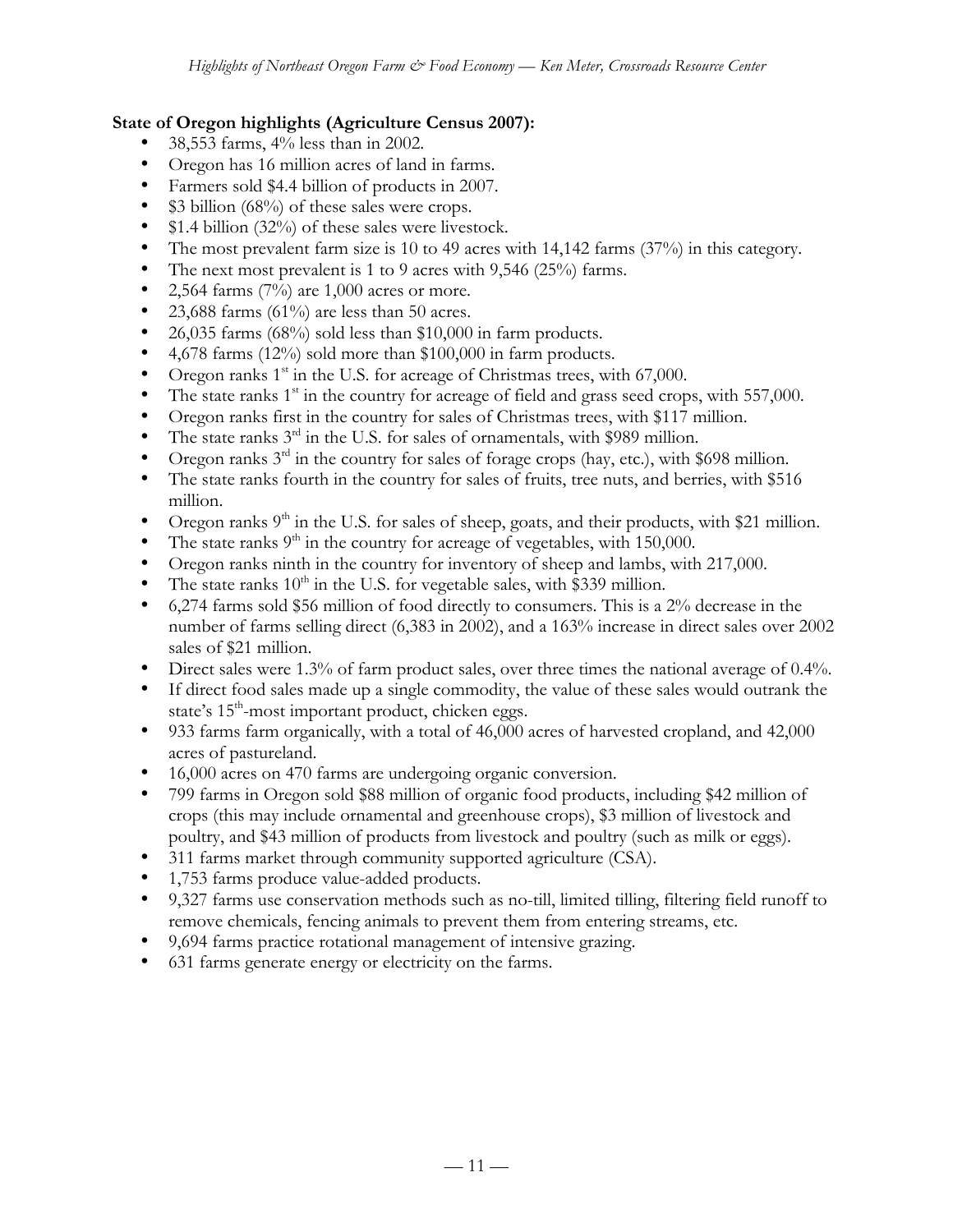## **Oregon's top farm products in 2010 (Economic Research Service)**

*See chart on next page.*

|                |                      | \$ millions |
|----------------|----------------------|-------------|
| 1              | Ornamentals          | 760         |
| $\overline{c}$ | Cattle & calves      | 446         |
| 3              | Dairy products       | 412         |
| $\overline{4}$ | Wheat                | 326         |
| 5              | Hay                  | 253         |
| 6              | Potatoes             | 139         |
| 7              | Onions               | 129         |
| 8              | Ryegrass             | 123         |
| 9              | Pears                | 90          |
| 10             | Cherries             | 78          |
| 11             | Fescue               | 73          |
| 12             | Hazelnuts (filberts) | 67          |
| 13             | Blueberries          | 64          |
| 14             | Grapes               | 63          |
| 15             | Chicken eggs         | 52          |
| 16             | Mint                 | 43          |
| 17             | Blackberries         | 35          |
| 18             | Hops                 | 31          |
| 19             | Corn                 | 27          |
| 20             | Apples               | 26          |
| 21             | Corn, sweet          | 26          |
| 22             | Beans, snap          | 20          |
| 23             | Sheep and lambs      | 19          |
| 24             | Bluegrass, Kentucky  | 19          |

*Note: broiler chickens were also listed among Oregon's top 25 products, but sales figures for these products were not released by ERS, in an effort to protect confidentiality.*

Note also that at \$56 million, direct sales from farmers to consumers amount to more than the value of the 15<sup>th</sup>-ranking product, chicken eggs.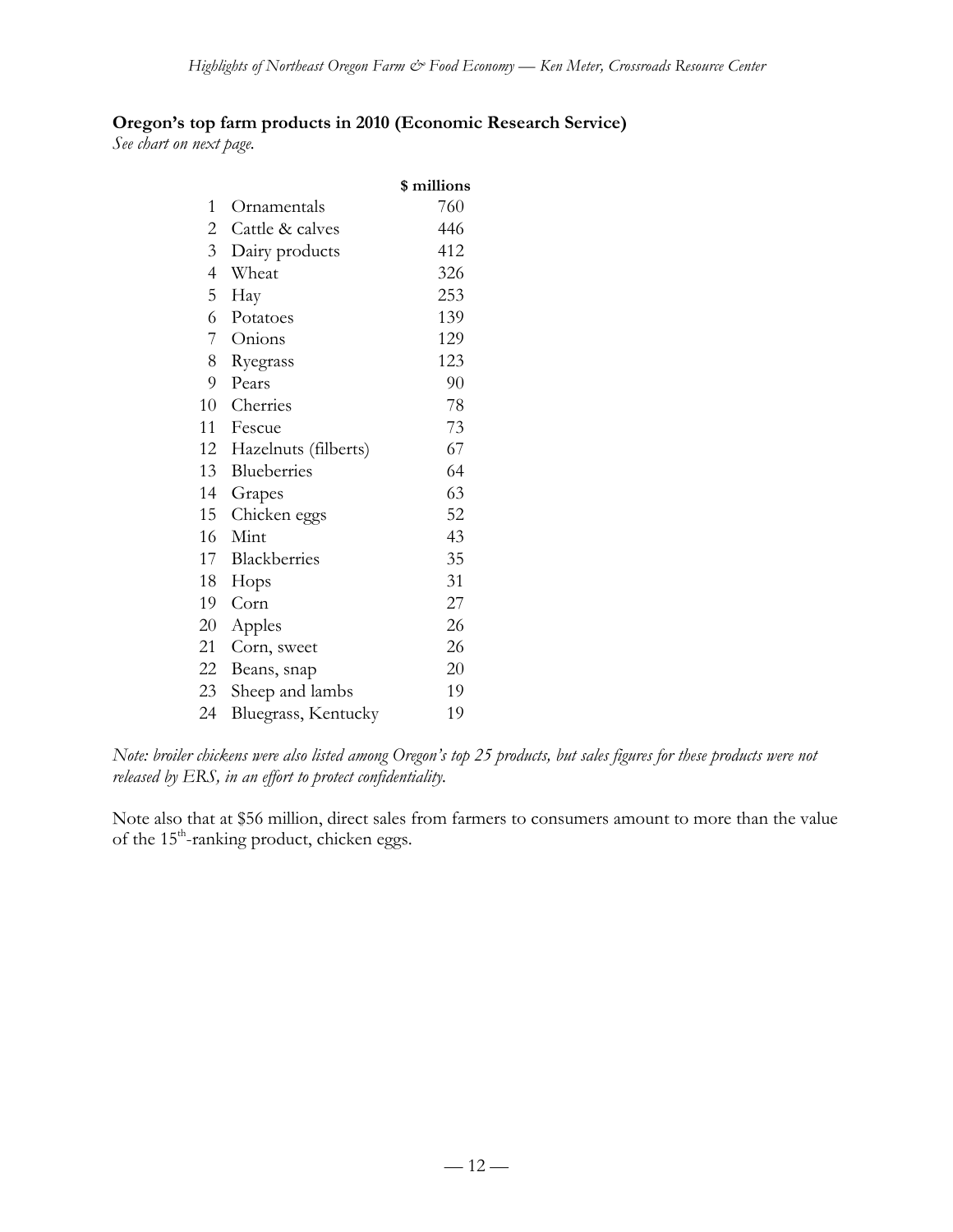## **Oregon's top farm products in 2010 (Economic Research Service)**

*See table on previous page*



**Top farm products in Oregon, 2010**

*Source: USDA Economic Research Service*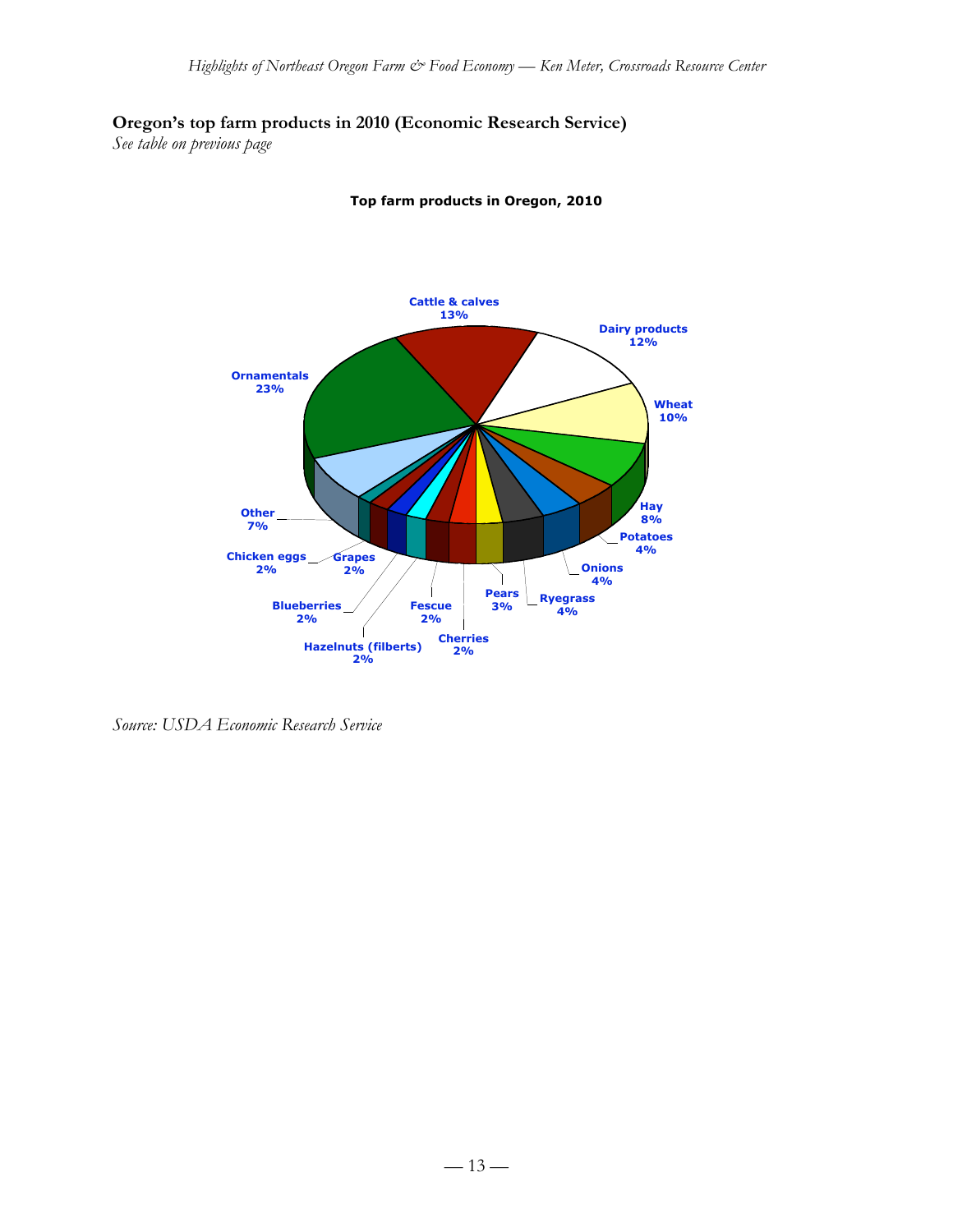## **Balance of Cash Receipts and Production Costs (BEA):**

Northeast Oregon ranchers and farmers sell \$500 million of food products per year (1987-2009 average), spending \$550 million to raise them, for an average loss of \$50 million each year. This is a loss of 10% of sales. *Note that these sales figures compiled by the BEA may differ from cash receipts recorded by the USDA Agriculture Census (above).*

Overall, farm producers spent \$1.2 billion more producing crops and livestock than they earned by selling these products during the years 1987 to 2009. Farm production costs exceeded cash receipts for 21 years of that 23-year period. Moreover, 58% of the region's farms and ranches reported a net loss to the 2007 Census of Agriculture. Northeast Oregon farmers and ranchers earned \$133 million less by selling farm products in 2009 than they earned in 1969 (in 2009 dollars).

Farmers and ranchers earn another \$59 million per year of farm-related income — primarily custom work, and rental income (23-year average for 1987-2009). Federal farm support payments are relatively small, averaging \$40 million per year for the region for the same years.

# **The region's consumers:**

*See also information covering low-income food consumption and food-related health conditions, page 1-2 above.*

Northeast Oregon consumers spend \$322 million buying food each year, including \$188 million for home use. Most of this food (\$290 million) is sourced outside the region. Only \$4 million of food products (0.9% of farm cash receipts and 1.3% of the region's consumer market) are sold by farmers directly to consumers.

Estimated change in net assets (that is, assets minus liabilities) for all region households combined was a loss of \$633 million in 2009 alone (BLS). This places additional pressure on the region's consumers trying to buy food.

## **Farm and food economy summary:**

Farmers lose \$50 million each year producing food commodities, while spending \$225 million buying inputs sourced outside of the region.<sup>2</sup> From the standpoint of the region as a whole, these external input purchases take money away from the local economy, whether individual farms make a profit or not. This is a total loss of \$275 million to the county.

Meanwhile, consumers spend \$290 million buying food sourced outside the region. Thus, total loss to the region is \$570 million of potential wealth *each year*. This loss amounts to more than the value of all food commodities raised in the region.

 $\frac{1}{2}$ <sup>2</sup> Note that there are some gaps in the production expense data reported by USDA in the Census of Agriculture for 2007. The \$30 million figure takes into account these gaps in reporting.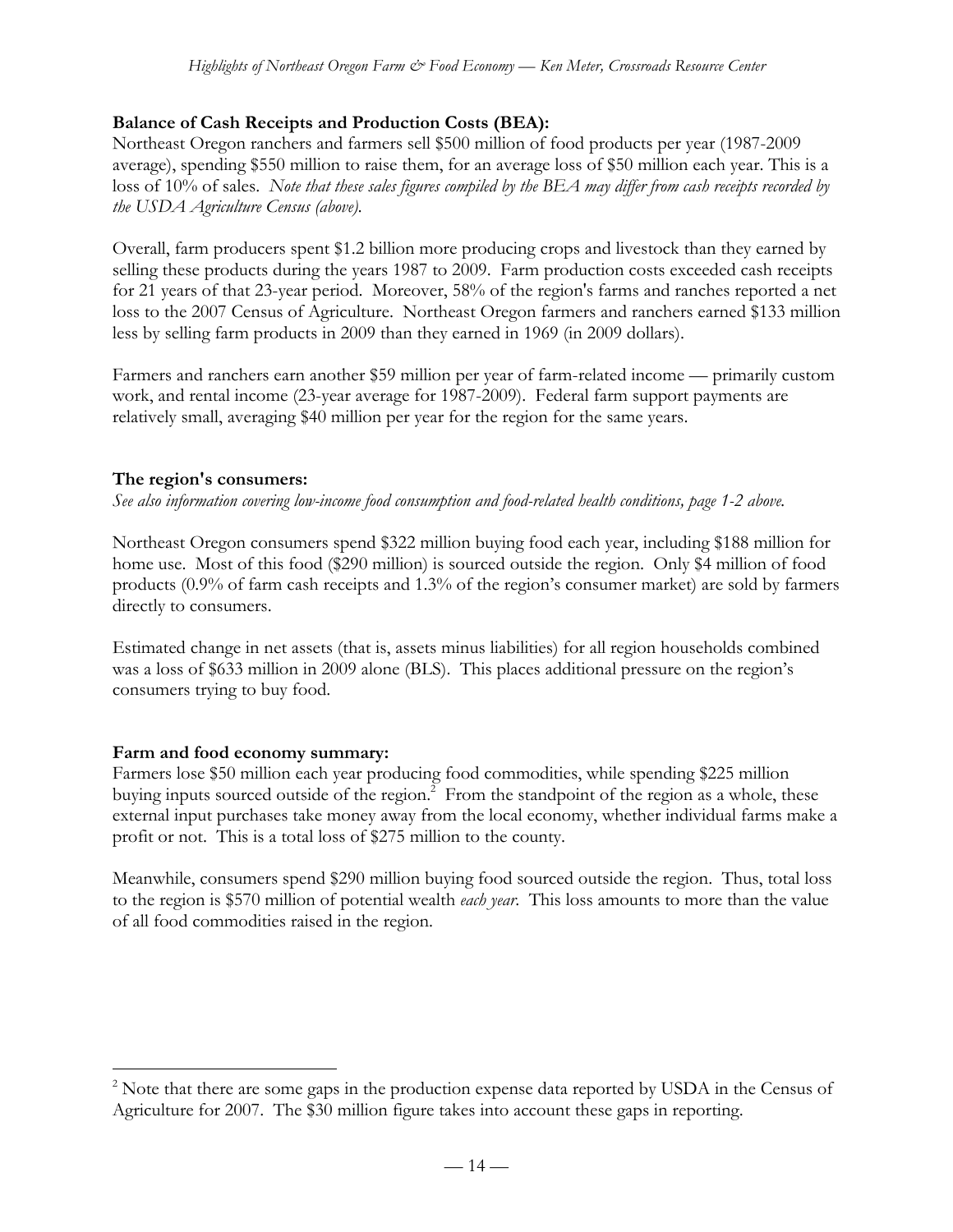#### **Northeast Oregon: markets for food eaten at home (2009):**

Northeast Oregon residents purchase \$322 million of food each year, including \$189 million to eat at home. Home purchases break down in the following way:

|                                     | millions |
|-------------------------------------|----------|
| Meats, poultry, fish, and eggs      | \$40.8   |
| Fruits & vegetables                 | 34.5     |
| Cereals and bakery products         | 24.1     |
| Dairy products                      | 20.2     |
| "Other," incl. Sweets, fats, & oils | 68.2     |

If Northeast Oregon residents purchased 15% of their food for home use directly from Northeast Oregon farmers, this would generate \$28 million of new farm income for the region. Taking this step would require each resident of the region to buy, on average, less than \$5.00 of food directly from the region's farmers each week.

#### **Pendleton: markets for food eaten at home (2009):**

Pendleton residents purchase \$225 million of food each year, including \$131 million to eat at home. Home purchases break down in the following way:

|                                     | millions |
|-------------------------------------|----------|
| Meats, poultry, fish, and eggs      | \$28.6   |
| Fruits & vegetables                 | 24.2     |
| Cereals and bakery products         | 16.8     |
| Dairy products                      | 14.1     |
| "Other," incl. Sweets, fats, & oils | 47.7     |

### **Baker County: markets for food eaten at home (2009):**

Baker County residents purchase \$43 million of food each year, including \$25 million to eat at home. Home purchases break down in the following way:

|                                     | millions |
|-------------------------------------|----------|
| Meats, poultry, fish, and eggs      | \$5.4    |
| Fruits & vegetables                 | 4.6      |
| Cereals and bakery products         | 3.2      |
| Dairy products                      | 2.7      |
| "Other," incl. Sweets, fats, & oils | 9.0      |

### **Umatilla County: markets for food eaten at home (2009):**

Umatilla County residents purchase \$195 million of food each year, including \$114 million to eat at home. Home purchases break down in the following way:

|                                     | millions |
|-------------------------------------|----------|
| Meats, poultry, fish, and eggs      | \$24.7   |
| Fruits & vegetables                 | 20.9     |
| Cereals and bakery products         | 14.6     |
| Dairy products                      | 12.2.    |
| "Other," incl. Sweets, fats, & oils | 41.2     |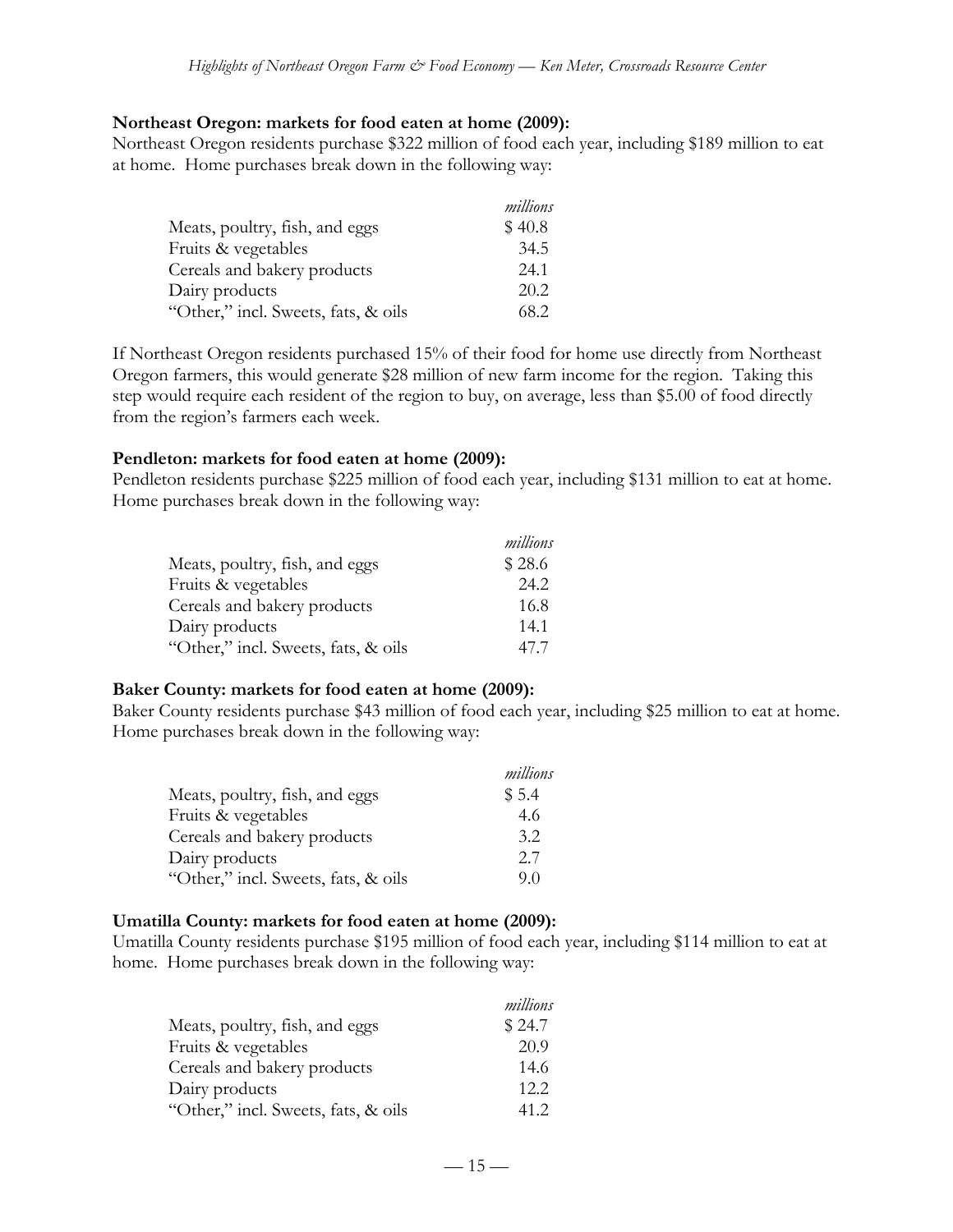#### **Union County: markets for food eaten at home (2009):**

Union County residents purchase \$66 million of food each year, including \$39 million to eat at home. Home purchases break down in the following way:

|                                     | millions |
|-------------------------------------|----------|
| Meats, poultry, fish, and eggs      | \$8.4    |
| Fruits & vegetables                 | 7.1      |
| Cereals and bakery products         | 5.0      |
| Dairy products                      | 4.2      |
| "Other," incl. Sweets, fats, & oils | 14.1     |

#### **Wallowa County: markets for food eaten at home (2009):**

Wallowa County residents purchase \$18 million of food each year, including \$11 million to eat at home. Home purchases break down in the following way:

|                                     | millions |
|-------------------------------------|----------|
| Meats, poultry, fish, and eggs      | \$2.3    |
| Fruits & vegetables                 | 2.0      |
| Cereals and bakery products         | 1.4      |
| Dairy products                      | 1.1      |
| "Other," incl. Sweets, fats, & oils | 39       |

### **Metro Boise: markets for food eaten at home (2009):**

Metro Boise residents purchase \$1.9 billion of food each year, including \$1.1 billion to eat at home. Home purchases break down in the following way:

|                                     | millions |
|-------------------------------------|----------|
| Meats, poultry, fish, and eggs      | \$239    |
| Fruits & vegetables                 | 202      |
| Cereals and bakery products         | 141      |
| Dairy products                      | 118      |
| "Other," incl. Sweets, fats, & oils | 400      |

#### **Oregon: markets for food eaten at home (2009):**

Oregon residents purchase \$10 billion of food each year, including \$6 billion to eat at home. Home purchases break down in the following way:

|                                     | millions |
|-------------------------------------|----------|
| Meats, poultry, fish, and eggs      | \$1,287  |
| Fruits & vegetables                 | 1,089    |
| Cereals and bakery products         | 759      |
| Dairy products                      | 636      |
| "Other," incl. Sweets, fats, & oils | 2,150    |